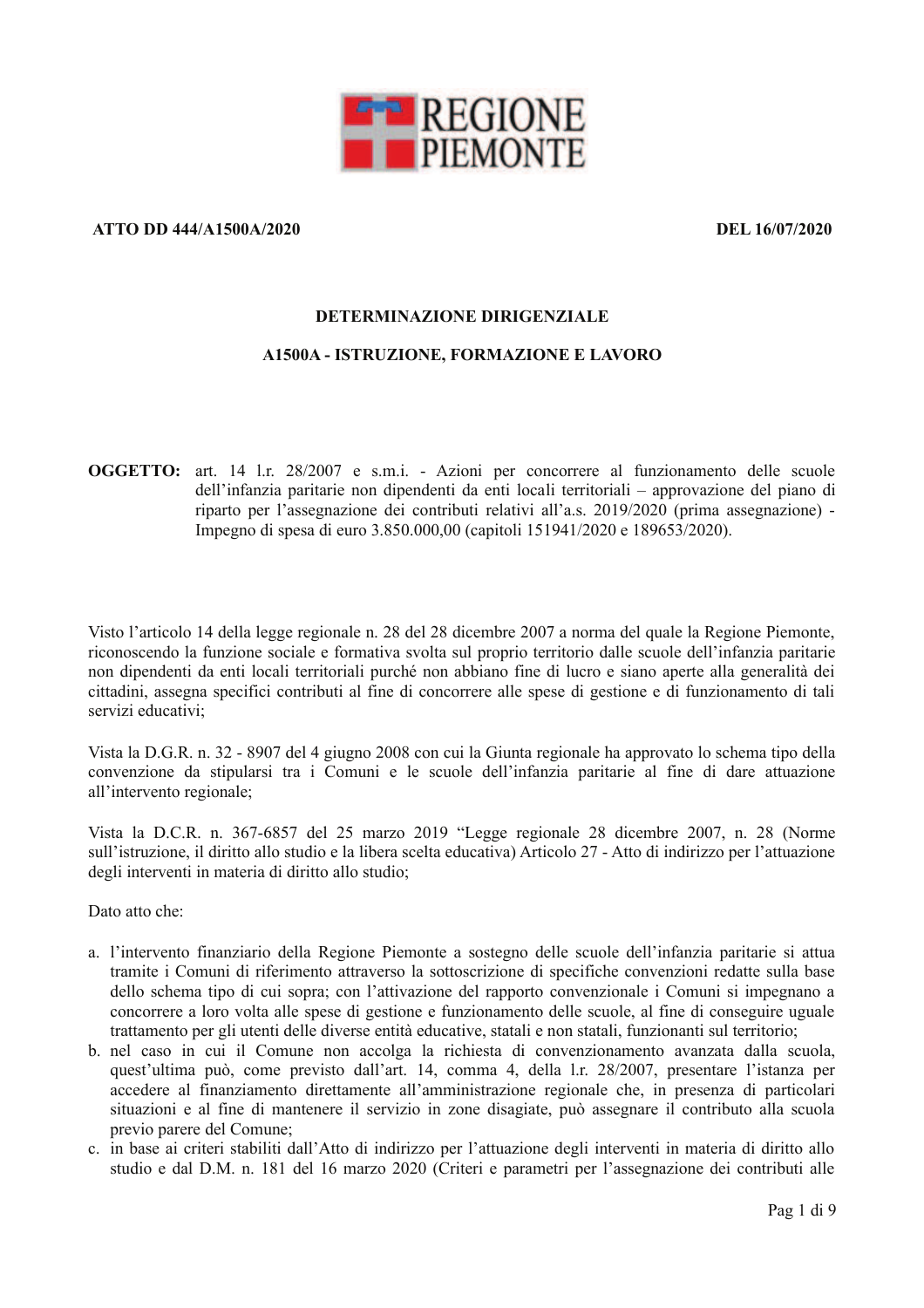scuole paritarie per l'a.s. 2019/2020), hanno titolo al sostegno le sezioni di scuola dell'infanzia costituite e funzionanti con un numero minimo di 15 alunni iscritti e frequentanti; per le scuole con una sola sezione il numero minimo previsto è di 8 alunni iscritti e frequentanti, fatte salve situazioni del tutto eccezionali per rilevanza sociale o territoriale;

d. a seguito della sentenza n. 292/2016 del Consiglio di Stato, il requisito dell'assenza di "fini di lucro", individuato dall'art. 14, comma 1, della l.r. 28/2007 come requisito essenziale che ciascuna scuola dell'infanzia paritaria deve possedere ai fini dell'accesso ai contributi previsti dalla stessa norma, deve essere inteso in senso oggettivo. In tale accezione, non è sufficiente verificare la natura giuridica dell'ente che gestisce la scuola: le attività didattiche possono considerarsi effettuate con modalità non commerciali quando la scuola paritaria svolge il servizio scolastico "a titolo gratuito o dietro versamento di un corrispettivo tale da coprire soltanto una frazione del costo effettivo del servizio". Il relativo parametro di riferimento, individuato dal D.M. n. 181 del 16 marzo 2020, è quello del corrispettivo medio (Cm) ovvero la media degli importi annui che vengono corrisposti alla scuola dalle famiglie, il quale deve essere inferiore al costo medio per studente (Cms) stabilito dal MIUR per le scuole dell'infanzia relativamente all'a.s. 2019/2020 in euro 5.278,41;

Rilevato che, con D.D. n. 334 del 21 maggio 2020, in esito alle istruttorie condotte dagli uffici regionali competenti in ordine alle istanze presentate da Comuni, Comunità collinari, Unioni montane e da scuole dell'infanzia paritarie per la contribuzione relativa all'a.s. 2019/2020, sono stati approvati gli elenchi relativi alle istanze ammesse, alle istanze ammesse con riserva e alle istanze escluse alla predetta contribuzione: in relazione alle istanze ammesse con riserva per le quali è stata richiesta agli enti interessati la trasmissione di documentazione integrativa, si prende atto che:

- il Comune di Cherasco (CN), in data 28 maggio 2020 ha trasmesso a mezzo posta elettronica certificata copia della convenzione stipulata con la scuola dell'infanzia paritaria "asilo infantile di Roreto" avente validità dal 01 gennaio 2020 al 31 dicembre 2022;
- · il Comune di Coazze (TO), in data 20 maggio 2020 ha trasmesso a mezzo posta elettronica certificata copia della convenzione stipulata con la scuola dell'infanzia paritaria "Luigi Prever" avente validità dal 01 ottobre 2019 al 30 settembre 2024;

Considerato che, a seguito dell'istruttoria espletata dagli uffici regionali:

in relazione al criterio di cui alla lettera b):

si prende atto che il Comune di Torino ha rigettato le richieste di convenzionamento avanzate dalle scuole dell'infanzia paritarie "Associazione Sostenitori Scuola Rudolf Steiner" e "Delle Lingue e delle Arti -ARTO" specificando che la normativa comunale consente l'attivazione di nuove convenzioni esclusivamente qualora venga rilevata una carenza di posti nell'insieme delle scuole statali, comunali e convenzionate presenti sul territorio rispetto alla popolazione 3-5 anni: attualmente si riscontra un eccesso di offerta rispetto alla domanda ragione per cui non può essere attivato il convenzionamento richiesto e altresì non risulta possibile formulare un parere positivo in relazione al ruolo svolto dalle sopraccitate scuole in ambito comunale pur riconoscendo la presenza delle stesse quale ulteriore opportunità educativa a disposizione delle famiglie.

in relazione ai criteri numerici di cui alla lettera c):

- non risultano ammissibili al contributo in quanto non rispondenti ai criteri numerici minimi previsti per aver titolo al sostegno le seguenti sezioni:

- · 1 sezione costituita da n. 14 alunni, istanza presentata dalla scuola dell'infanzia "Pelucchi e Paleari" di Basaluzzo (AL) per n. 2 sezioni;
- · 1 sezione costituita da n. 13 alunni (scuola dell'infanzia "Nostra Signora del Sacro Cuore"), istanza presentata dal Comune di Torino per n. 3 sezioni;
- · 1 sezione costituita da n. 11 alunni (scuola dell'infanzia "Mellerio"), istanza presentata dal Comune di Masera (VCO) per n. 2 sezioni;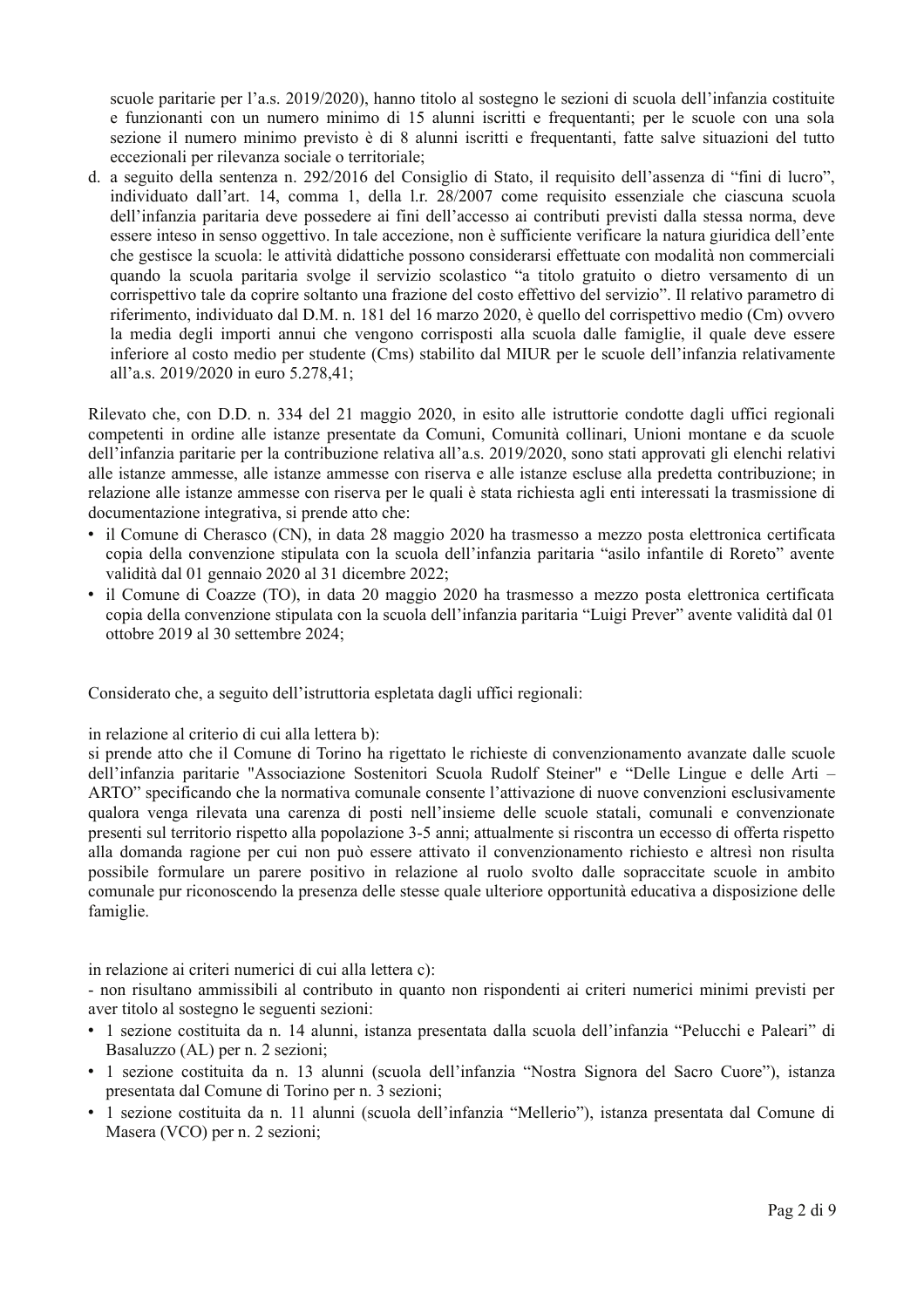- le sezioni non rispondenti ai criteri numerici minimi previsti per aver titolo al sostegno vengono ammesse al contributo qualora, nelle restanti sezioni della medesima scuola, si rilevi un'eccedenza superiore ai 15 alunni sufficiente a compensare il numero degli alunni mancanti nella sezione sottodimensionata, consentendo il raggiungimento del requisito numerico minimo; pertanto, ai sensi del predetto criterio, risultano ammissibili al contributo:

- n. 1 sezione costituita da n. 14 alunni (totale n. 3 sezioni con alunni 14-22-18) istanza presentata dal Comune di Arquata Scrivia (AL) - scuola dell'infanzia "G. Agusti";
- n. 1 sezione costituita da n. 14 alunni (totale n. 2 sezioni con alunni 20-14) istanza presentata dal Comune di Tortona (AL) - scuola dell'infanzia "Santa Chiara":
- n. 1 sezione costituita da n. 13 alunni (totale n. 3 sezioni con alunni 23-13-20) istanza presentata dal Comune di Asti - scuola dell'infanzia "Anfossi".
- n. 1 sezione costituita da n. 13 alunni (totale n. 2 sezioni con alunni 13-17) istanza presentata dal Comune di Lagnasco (CN) - scuola dell'infanzia "Tapparelli d'Azeglio";
- · n. 1 sezione costituita da n. 11 alunni (totale n. 3 sezioni con alunni 26-26-11); istanza presentata dal Comune di Mondovì (CN) - scuola dell'infanzia "San Domenico";
- n. 1 sezione costituita da n. 14 alunni (totale n. 3 sezioni con alunni 14-19-22); istanza presentata dal Comune di Borgomanero (NO) - scuola dell'infanzia "Maria Immacolata";
- n. 1 sezione costituita da n. 14 alunni (totale n. 3 sezioni con alunni 14-20-17) istanza presentata dalla scuola dell'infanzia "Casa di Maria" di Grugliasco (TO);
- n. 1 sezione costituita da n. 12 alunni (totale n. 2 sezioni con alunni 23-12) istanza presentata dal Comune di Verbania - scuola dell'infanzia "Fondotoce":
- · n. 1 sezione costituita da n. 14 alunni (totale n. 3 sezioni con alunni 14-20-15) istanza presentata dal Comune di Santhià (VC) - scuola dell'infanzia "Mater Misericordiae";
- n. 1 sezione costituita da n. 13 alunni (totale n. 2 sezioni con alunni 13-21) istanza presentata dal Comune di Vercelli - scuola dell'infanzia "Fantasilandia";

- in caso di istanze in cui sono state dichiarate n. 2 sezioni entrambe non rispondenti ai criteri numerici minimi previsti per aver titolo al sostegno viene riconosciuta, ai fini dell'assegnazione del contributo, n. 1 sezione qualora la somma degli alunni frequentanti le due sezioni sottodimensionate consenta il raggiungimento del requisito numerico minimo di 15 alunni; pertanto, ai sensi del predetto criterio, risulta ammissibile al contributo con il riconoscimento di n. 1 sezione:

l'istanza presentata dal Comune di Carmagnola (TO) relativamente alla scuola dell'infanzia "Lidia Avalle" in cui sono state dichiarate n. 2 sezioni costituite da n. 11 e n. 12 alunni;

- le sezioni di scuola dell'infanzia risultate non rispondenti ai criteri numerici minimi previsti per aver titolo al sostegno se allocate in scuola con sezione unica, possono essere riconosciute ai fini dell'assegnazione del contributo qualora sussistano situazioni del tutto eccezionali per rilevanza sociale o territoriale certificate dal Comune di riferimento:

risultano pertanto ammissibili al contributo le istanze presentate da:

- Comune di Prazzo (CN), che con nota prot. 1.445 del 6 maggio 2020, ha richiesto di ammettere alla contribuzione la sezione costituita presso la scuola dell'infanzia paritaria unisezione "Le Minas" risultata non ammissibile in quanto non rispondente ai criteri numerici minimi previsti dalla normativa vigente; la richiesta di ammissione è motivata dalla presenza di particolari situazioni eccezionali per rilevanza sociale o territoriale:
- Comune di Villette (VCO), che con nota prot. 1.443 del 9 maggio 2020, ha richiesto di ammettere alla contribuzione la sezione costituita presso la scuola dell'infanzia paritaria unisezione "G.B. Adorna" risultata non ammissibile in quanto non rispondente ai criteri numerici minimi previsti dalla normativa vigente: la richiesta di ammissione è motivata dalla presenza di particolari situazioni eccezionali per rilevanza sociale o territoriale;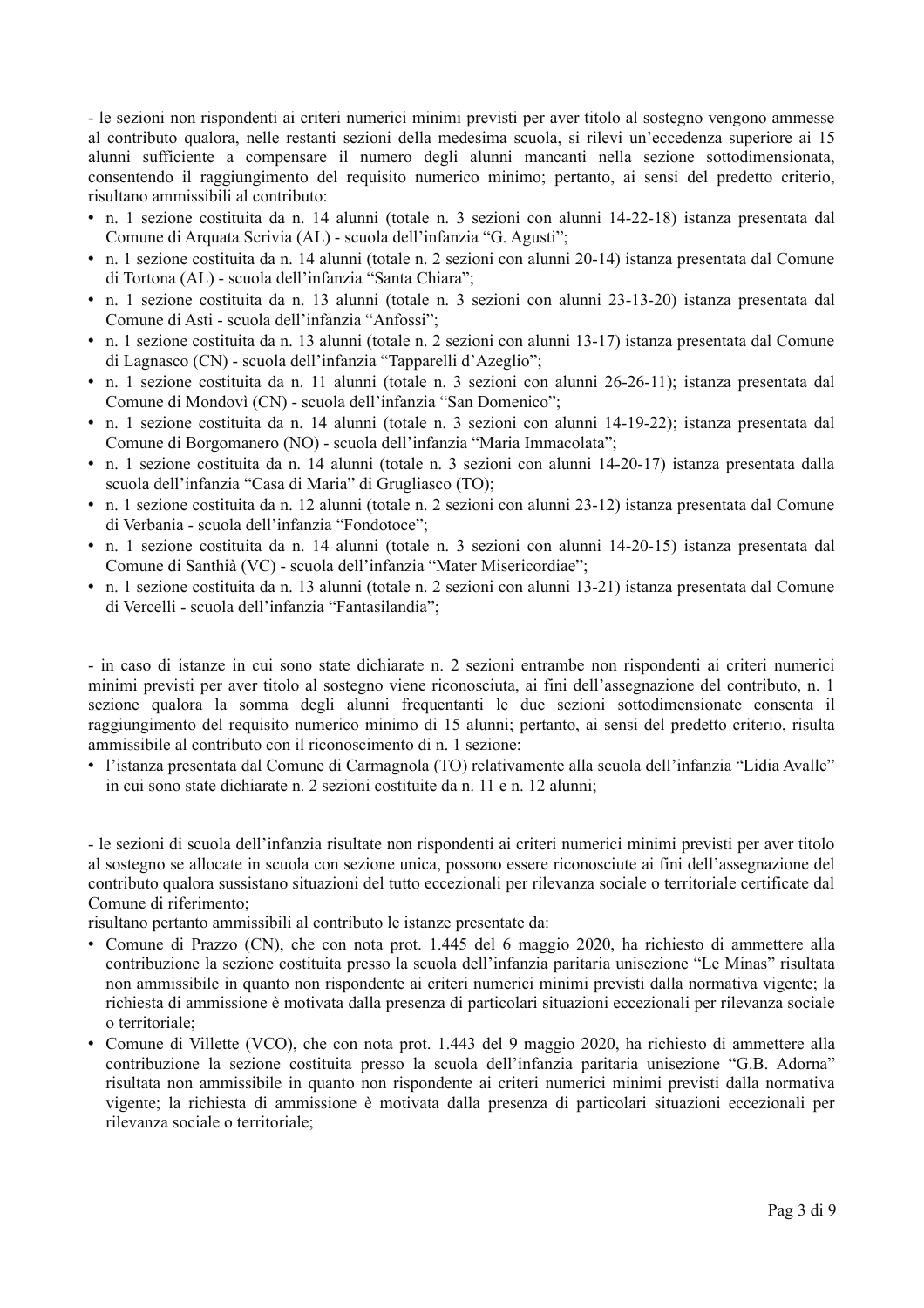Rilevato che, in base a quanto previsto dall'articolo 14 della l.r. 28/2007 e dall'Atto di indirizzo per l'attuazione degli interventi in materia di diritto allo studio, i contributi previsti vengono assegnati:

- nella misura del 75% dello stanziamento globale da ripartire, sulla base del numero delle sezioni, tra le scuole dell'infanzia paritarie ubicate in Comuni con popolazione fino a 15.000 abitanti e le scuole dell'infanzia paritarie ubicate nelle frazioni dei Comuni con oltre 15.000 abitanti. Alle scuole dell'infanzia paritarie con sezione unica appartenenti a tale fascia demografica è assegnato un contributo aggiuntivo pari al 50 per cento del contributo stabilito per sezione;
- nella misura del 25% dello stanziamento globale da ripartire, sulla base del numero delle sezioni, tra le scuole dell'infanzia paritarie ubicate nei Comuni con popolazione superiore a 15.000 abitanti;

Dato atto che, in esito all'istruttoria delle istanze pervenute, sono risultate ammesse a contributo un totale di 1.105 sezioni di scuola dell'infanzia, delle quali:

- 563 sezioni di scuola dell'infanzia paritaria sono ubicate in Comuni con popolazione fino a 15.000 abitanti e in frazioni di Comuni con popolazione superiore a 15.000 abitanti; tra queste, n. 89 sezioni appartengono a scuole dell'infanzia paritarie costituite da 1 sola sezione;
- 542 sezioni di scuola dell'infanzia paritaria sono ubicate in Comuni con popolazione superiore a 15.000 abitanti

Dato ulteriormente atto che, sulla base di quanto disposto dalla D.G.R. n. 16-1198 del 3 aprile 2020 "Legge" regionale 31 marzo 2020, n. 8 "Bilancio di previsione finanziario 2020-2022". Approvazione del Documento Tecnico di Accompagnamento e del Bilancio Finanziario Gestionale 2020-2022. Disposizioni di natura autorizzatoria ai sensi dell'articolo 10, comma 2, del D.lgs. 118/2011 s.m.i." e dalla D.G.R n. 24-1631 del 03/07/2020 "Bilancio di previsione finanziario 2020-2022. Variazione compensativa per l'anno 2020 tra capitoli di spesa regionali appartenenti alla stessa Missione e Programma ai sensi dell'art. 51 del D.Lgs 118/2011", le risorse finanziarie complessivamente destinate all'attuazione dell'articolo 14 della l.r. 28/2007 per l'anno scolastico 2019/2020 sono pari ad euro 3.850.000.00, di cui:

- euro 3.463.018.09 a valere sulla dotazione finanziaria del capitolo 151941/20
- · euro 386.981,91 a valere sulla dotazione finanziaria del capitolo 189653/20

del Bilancio di previsione finanziario 2020-2022;

Rilevato che le risorse, pari ad euro 3.850.000,00, devono essere così ripartite:

- nella misura del 75% dello stanziamento, per complessivi euro 2.887,500,00, sulla base del numero delle sezioni, tra le scuole dell'infanzia paritarie ubicate in comuni con popolazione fino a 15.000 abitanti e le scuole dell'infanzia paritarie ubicate nelle frazioni dei comuni con oltre 15.000 abitanti, assegnando una maggiorazione del 50 per cento del contributo stabilito per sezione alle scuole dell'infanzia paritarie con sezione unica appartenenti a tale fascia demografica:

- nella misura del 25% dello stanziamento, per complessivi euro 962.500,00, sulla base del numero delle sezioni, tra le scuole dell'infanzia paritarie ubicate nei comuni con popolazione superiore a 15.000 abitanti;

Ritenuto pertanto di destinare per l'anno scolastico 2019/2020:

- · alle scuole dell'infanzia paritarie ubicate in comuni con popolazione fino a 15.000 abitanti o in frazioni dei comuni con popolazione superiore a 15.000 abitanti un contributo pari ad euro 4.753.09 per sezione;
- · alle scuole dell'infanzia paritarie con una sola sezione ubicate in comuni con popolazione fino a 15.000 abitanti o in frazioni dei comuni con popolazione superiore a 15.000 abitanti un contributo pari ad euro  $7.129.61$ ;
- · alle scuole dell'infanzia paritarie ubicate in Comuni con popolazione superiore a 15.000 abitanti un contributo di euro 1.775,83 per sezione;

Considerato che l'assegnazione dei contributi così effettuata a favore dei Comuni, delle Comunità collinari e Unioni montane per le relative scuole dell'infanzia paritarie è quella risultante nell'Allegato A alla presente determinazione, della quale lo stesso fa parte integrante e sostanziale, per un totale di euro 3.463.018.09;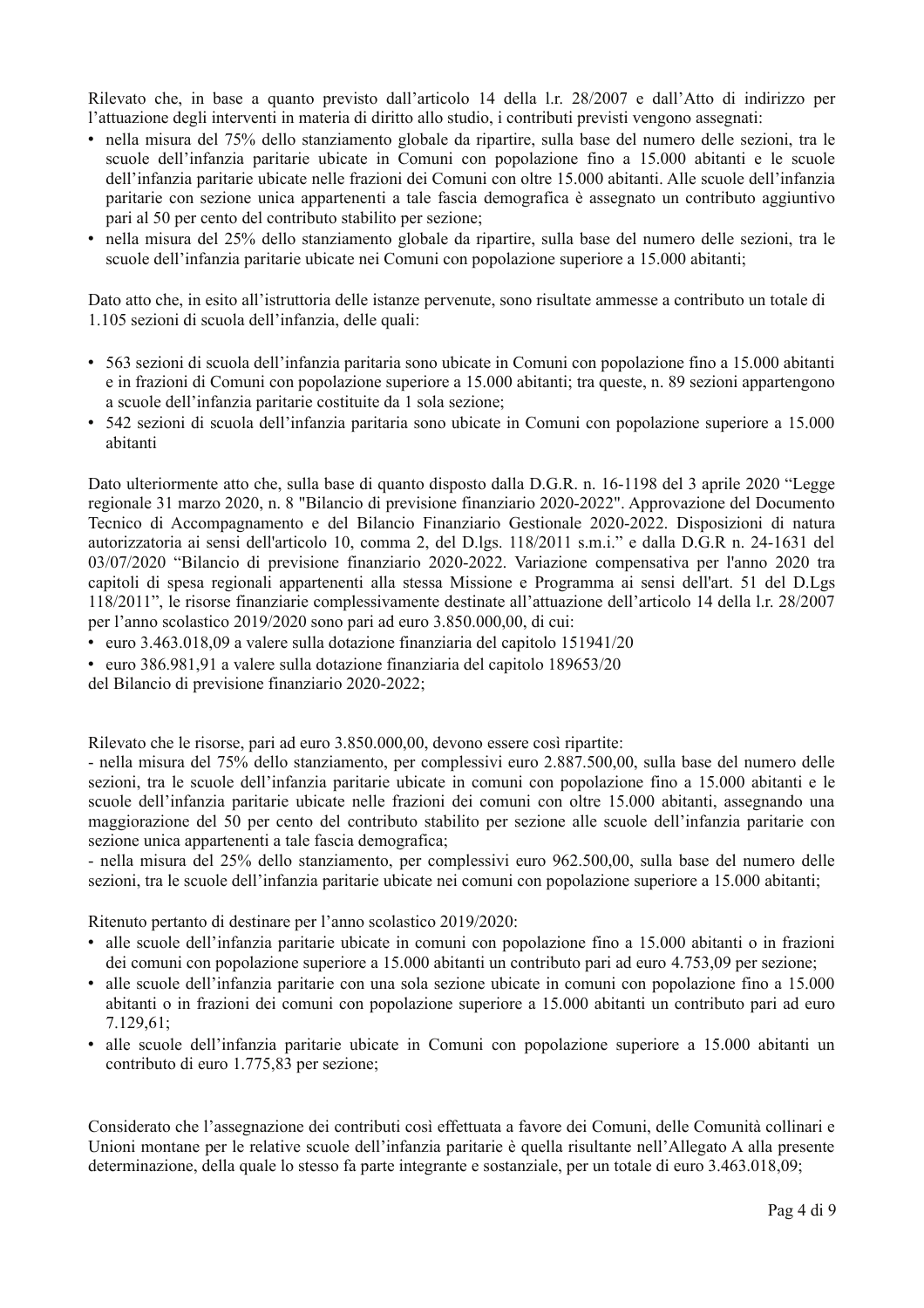Considerato ulteriormente che l'assegnazione dei contributi così effettuata a favore Scuole dell'Infanzia paritarie non convenzionate è quella risultante nell'Allegato B alla presente determinazione, della quale lo stesso fa parte integrante e sostanziale, per un totale di euro 386.981,91;

Ritenuto pertanto necessario:

- impegnare la somma complessiva di euro 3.850.000,00:

- · nella misura di complessivi euro 3.463.018,09 a favore dei beneficiari e per gli importi indicati nell'Allegato A, a valere sulla dotazione finanziaria del capitolo 151941/20 del Bilancio di previsione finanziaria 2020-2022, Missione 04, Programma 07;
- · nella misura di complessivi euro 386.981,91 a favore dei beneficiari e per gli importi indicati nell'Allegato B, a valere sulla dotazione finanziaria del capitolo 189653/20 del Bilancio di previsione finanziaria 2020-2022, Missione 04, Programma 07;

- disporre la liquidazione delle somme così impegnate ad avvenuta esecutività del presente provvedimento, previo il rilascio del Documento Unico di Regolarità Contributiva relativamente ai beneficiari indicati nell'Allegato B;

Dato infine atto che:

- in relazione al principio della competenza potenziata di cui al D.Lgs. 118/2011 e s.m.i., le somme impegnate con il presente provvedimento si ipotizzano interamente esigibili nell'esercizio 2020;
- · i suddetti impegni sono assunti nei limiti delle risorse stanziate sulla dotazione finanziaria dei competenti capitoli di spesa del bilancio di previsione finanziaria 2020–2022;
- il provvedimento non determina oneri impliciti per il bilancio regionale;

Tutto ciò premesso, attestata la regolarità amministrativa del presente atto, ai sensi della D.G.R. n. 1 - 4046 del 17 ottobre 2016;

# **IL DIRETTORE**

Richiamati i seguenti riferimenti normativi:

- Visti gli articoli 4 e 17 del D.Lgs 30 marzo 2001, n. 165 (Norme generali sull'ordinamento del lavoro alle dipendenze delle amministrazioni pubbliche) e s.m.i;
- Visti gli articoli 17 e 18 della legge regionale 28 luglio 2008, n. 23 (Disciplina dell'organizzazione degli uffici regionali e disposizioni concernenti la dirigenza ed il personale), come da ultimo modificata dalla l.r. 26/2015;
- Vista la legge regionale 28 dicembre 2007, n. 28 (Norme sull'istruzione, il diritto allo studio e la libera scelta educativa), come da ultimo modificata con la l.r. 25/2016;
- Visti gli art. 23 e 27 del D.Lgs 14 marzo 2013, n. 33 (Riordino della disciplina riguardante il diritto di accesso civico e gli obblighi di pubblicità, trasparenza e diffusione di informazioni da parte delle pubbliche amministrazioni) e s.m.i.:
- Visto il D.lgs. 23 giugno 2011, n. 118 (Disposizioni in materia di armonizzazione dei sistemi contabili e degli schemi di bilancio delle Regioni, degli enti locali e dei loro organismi, a norma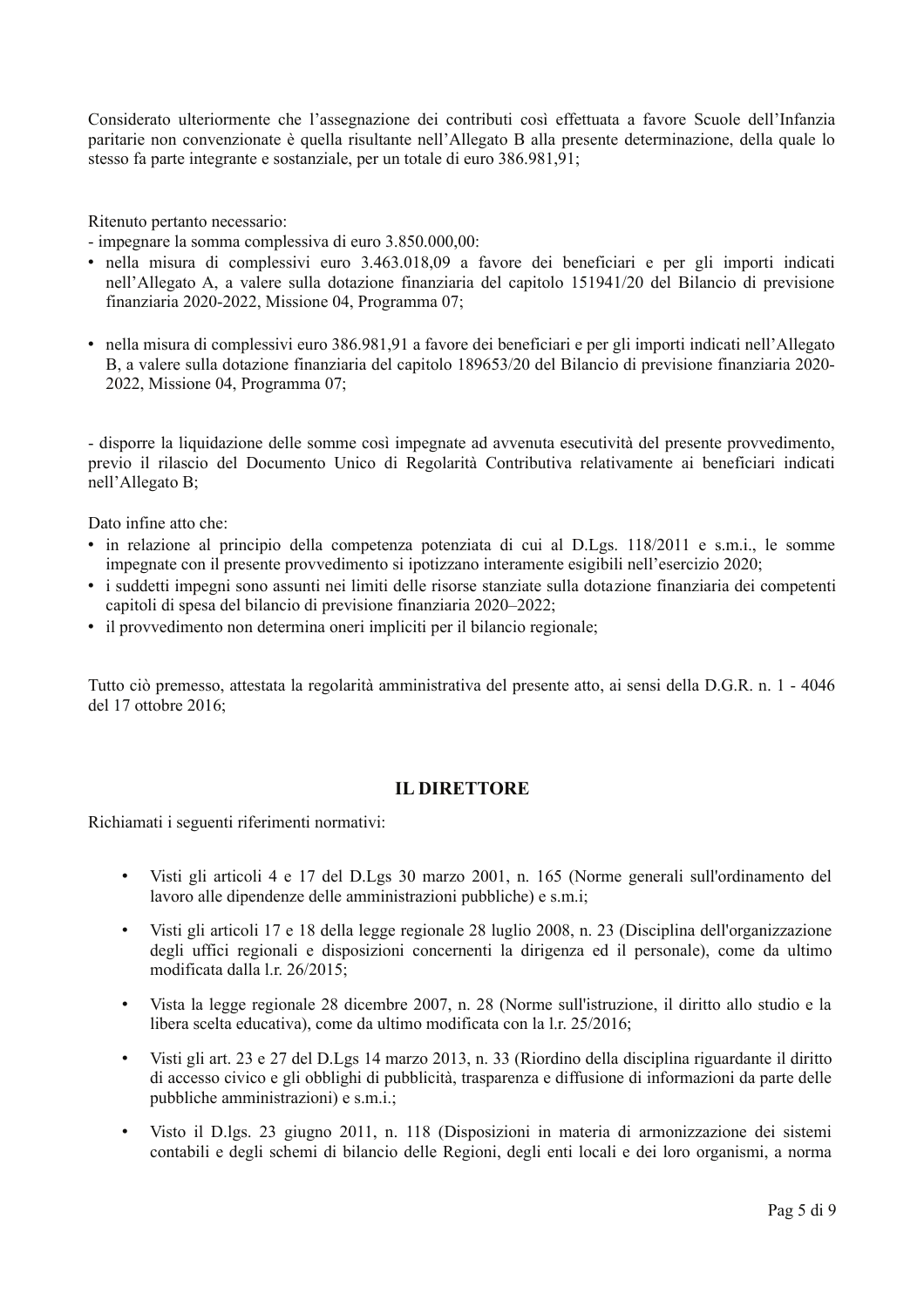degli articoli 1 e 2 della legge 5 maggio 2009, n. 42) e s.m.i;

- Vista la D.G.R. n. 12 5546 del 29 agosto 2017 "Linee guida in attuazione della D.G.R. 1 4046 del 17.10.2016 in materia di rilascio del visto preventivo di regolarità contabile e altre disposizioni in materia contabile";
- Vista la legge regionale del 31 marzo 2020, n. 8 "Bilancio di previsione finanziario 2020-2022";
- Vista la D.G.R. n. 16-1198 del 3 aprile 2020 "Legge regionale 31 marzo 2020, n. 8 "Bilancio di previsione finanziario 2020-2022". Approvazione del Documento Tecnico di Accompagnamento e del Bilancio Finanziario Gestionale 2020-2022. Disposizioni di natura autorizzatoria ai sensi dell'articolo 10, comma 2, del D.lgs. 118/2011 s.m.i."
- Vista la D.D. n. 334 del 21 maggio 2020 "Art. 14 l.r. 28/2007 e s.m.i. Azioni per concorrere al funzionamento delle scuole dell'infanzia paritarie non dipendenti dagli enti locali territoriali contributo a.s. 2019/2020 - Approvazione elenchi istanze ammesse, ammesse con riserva ed escluse".
- Vista la D.G.R N. 24-1631 del 03/07/2020 "Bilancio di previsione finanziario 2020-2022. Variazione compensativa per l'anno 2020 tra capitoli di spesa regionali appartenenti alla stessa Missione e Programma ai sensi dell'art. 51 del D.Lgs 118/2011" (Direzione A15)".
- In armonia con la D.C.R. n. 367-6857 del 25 marzo 2019 "Legge regionale 28 dicembre 2007, n. 28 (Norme sull'istruzione, il diritto allo studio e la libera scelta educativa) Articolo 27 - Atto di indirizzo per l'attuazione degli interventi in materia di diritto allo studio;

### **DETERMINA**

sulla base dell'istruttoria espletata dagli uffici regionali e per le motivazioni meglio dettagliate in premessa:

a) di non ammettere ai contributi in argomento in quanto non rispondenti ai criteri numerici minimi previsti per aver titolo al sostegno dall'Atto di indirizzo per l'attuazione degli interventi in materia di diritto allo studio e dal D.M. n. 181 del 16 marzo 2020:

- n. 1 sezione costituita da n. 14 alunni, istanza presentata dalla scuola dell'infanzia "Pelucchi e Paleari" di Basaluzzo (AL):
- · n. 1 sezione costituita da n. 13 alunni scuola dell'infanzia "Nostra Signora del Sacro Cuore", istanza presentata dal Comune di Torino:
- · n. 1 sezione costituita da n. 11 alunni scuola dell'infanzia "Mellerio", istanza presentata dal Comune di Masera (VCO);

b) di ammettere ai contributi in argomento le sezioni non rispondenti ai criteri numerici minimi previsti per aver titolo al sostegno qualora le eccedenze di alunni riscontrate nelle restanti sezioni della medesima scuola consentano la compensazione degli alunni mancanti nella sezione sottodimensionata con raggiungimento del requisito minimo previsto; risultano pertanto ammesse le seguenti sezioni:

- · n. 1 sezione costituita da n. 14 alunni istanza presentata dal Comune di Arquata Scrivia (AL) scuola dell'infanzia "A. Agusti";
- n. 1 sezione costituita da n. 14 alunni istanza presentata dal Comune di Tortona (AL) scuola dell'infanzia "Santa Chiara":
- n. 1 sezione costituita da n. 13 alunni istanza presentata dal Comune di Asti scuola dell'infanzia "Anfossi":
- n. 1 sezione costituita da n. 13 alunni istanza presentata dal Comune di Lagnasco (CN) scuola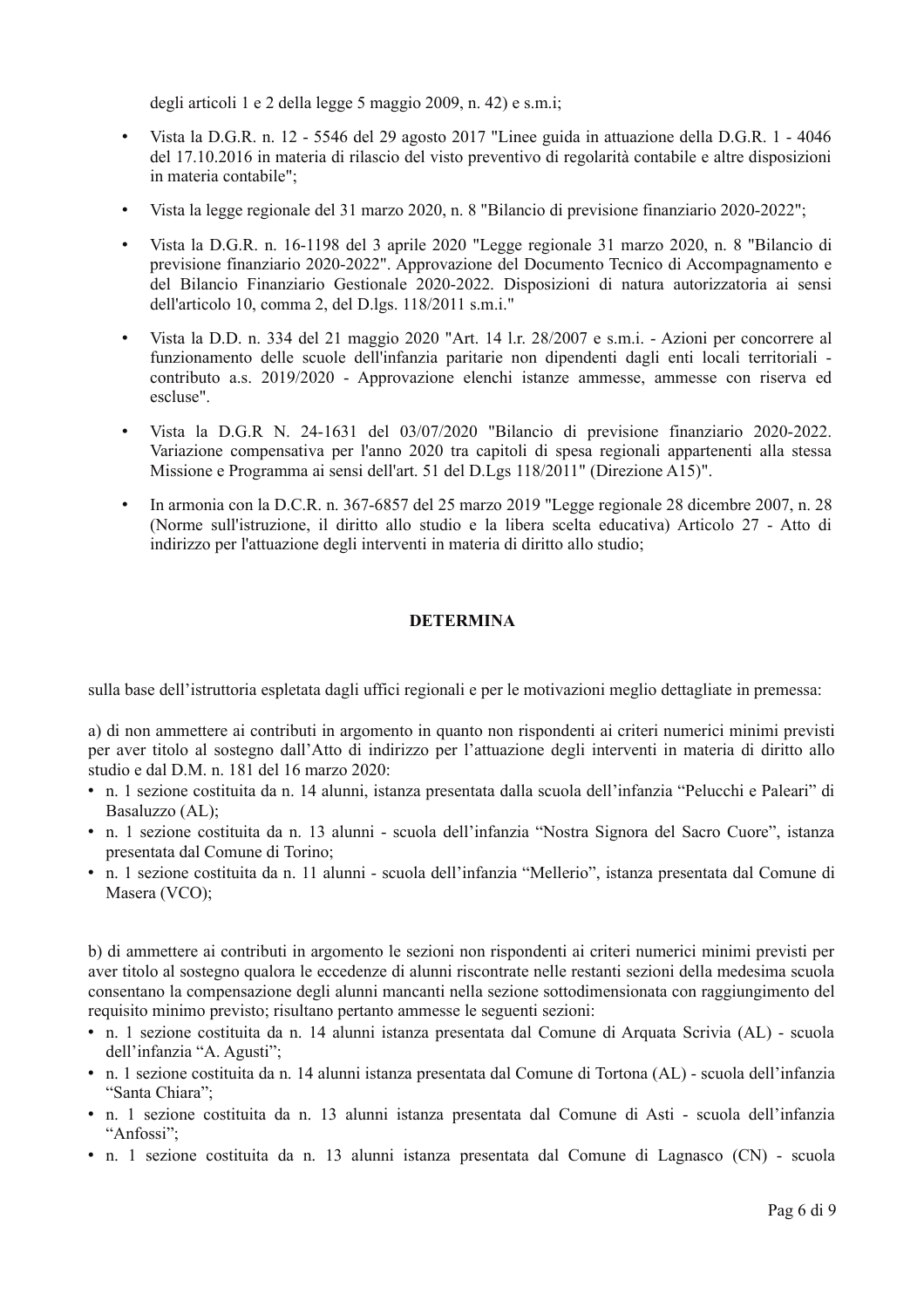dell'infanzia "Tapparelli d'Azeglio":

- · n. 1 sezione costituita da n. 11 alunni istanza presentata dal Comune di Mondovì (CN) scuola dell'infanzia "San Domenico";
- n. 1 sezione costituita da n. 14 alunni istanza presentata dal Comune di Borgomanero (NO) scuola dell'infanzia "Maria Immacolata":
- · n. 1 sezione costituita da n. 14 alunni istanza presentata dalla scuola dell'infanzia "Casa di Maria" di Grugliasco (TO);
- · n. 1 sezione costituita da n. 12 alunni istanza presentata dal Comune di Verbania scuola dell'infanzia "Fondotoce":
- n. 1 sezione costituita da n. 14 alunni istanza presentata dal Comune di Santhià (VC) scuola dell'infanzia "Mater Misericordiae":
- · n. 1 sezione costituita da n. 13 alunni istanza presentata dal Comune di Vercelli scuola dell'infanzia "Fantasilandia";

c) di ammettere ai contributi in argomento le istanze in cui sono state dichiarate n. 2 sezioni entrambe non rispondenti ai criteri numerici minimi previsti per aver titolo al sostegno qualora la somma degli alunni frequentanti le due sezioni sottodimensionate raggiunga il requisito numerico minimo previsto per il riconoscimento di una sezione; risulta pertanto ammessa ai contributi l'istanza presentata da:

• Comune di Carmagnola (TO) relativamente alla scuola dell'infanzia "Lidia Avalle" con riconoscimento di n. 1 sezione sulle 2 sezioni richieste:

d) di ammettere ai contributi in argomento le istanze in cui sono state dichiarate sezioni non rispondenti ai criteri numerici minimi previsti per aver titolo al sostegno funzionanti in scuole dell'infanzia unisezione per le quali il Comune di riferimento ha certificato la sussistenza di situazioni del tutto eccezionali per rilevanza sociale; risultano pertanto ammesse ai contributi le istanze presentata da:

- Comune di Prazzo (CN) relativamente alla scuola dell'infanzia "Le Minas"
- Comune di Villette (VCO) relativamente alla scuola dell'infanzia "G.B. Adorna"

e) di sciogliere la riserva precedentemente espressa con D.D. 334 del 21 maggio 2020 in relazione agli enti indicati all'interno dell'allegato B alla medesima ammettendo ai contributi in argomento per le motivazioni indicate in premessa, le istanze presentate da:

- Comune di Cherasco (CN) relativamente alla scuola dell'infanzia "asilo infantile di Roreto"
- Comune di Coazze (TO) relativamente alla scuola dell'infanzia "Luigi Prever"

f) di prendere atto della D.G.R. n. 6-687 del 17 dicembre 2019 con la quale è stata approvata la fusione per incorporazione delle IPAB "Asilo infantile Ricca" e "Asilo infantile San Lorenzo" nell'IPAB "Opera Pia Negroni" con cambio di denominazione di quest'ultima in "Scuole d'infanzia Novaresi" e di provvedere all'aggiornamento di tali dati;

g) di prendere atto della D.D. n. 147 del 25 febbraio 2020 che, facendo seguito alla richiesta di trasformazione dell'IPAB "Asilo infantile di Volpedo" (AL) in "Fondazione Crescere", ha riconosciuto l'idoneità all'iscrizione nel Registro Regionale delle Persone Giuridiche di diritto privato" della Fondazione medesima e di provvedere all'aggiornamento di tali dati;

h) di ammettere ai contributi in argomento le istanze presentate dalle scuole dell'infanzia paritarie "Associazione Sostenitori Scuola Rudolf Steiner" e "Delle Lingue e delle Arti – ARTO" site in Torino per le quali il Comune ha rigettato la richiesta di convenzionamento non esprimendo parere favorevole: le istanze sono ammesse al sostegno regionale al fine di consentire il mantenimento del servizio svolto quale ulteriore opportunità educativa a disposizione delle famiglie;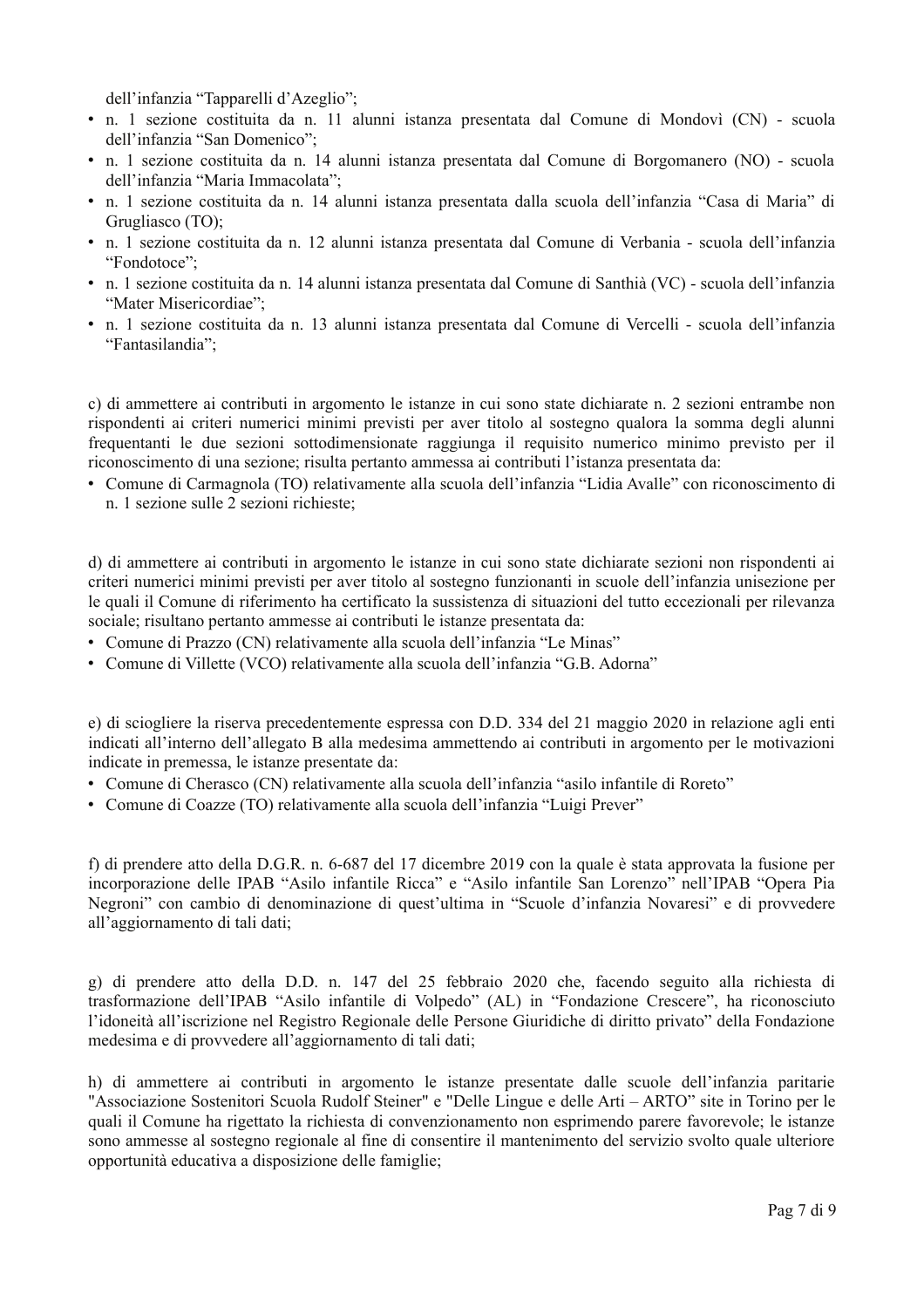i) di prendere atto che l'ente gestore della scuola dell'infanzia paritaria "asilo infantile Patriarca" sita in Gattinara (VC) non ha provveduto a trasmettere, in risposta alle richieste e ai successivi solleciti inviati da questa Direzione regionale, idonea documentazione a rendicontazione dei contributi ricevuti relativamente agli aa.ss. 2017/2018 e 2018/2019; si dispone pertanto di assegnare il contributo relativo all'a.s. 2019/2020 e di procedere alla liquidazione del medesimo solo successivamente al ricevimento della sopraccitata documentazione:

I) di dare atto che le risorse finanziarie complessivamente destinate all'attuazione dell'articolo 14 della l.r. 28/2007, pari ad euro 3.850.000,00, sono state ripartite in conformità ai parametri previsti dall'Atto di indirizzo per l'attuazione degli interventi in materia di diritto allo studio, ovvero:

- nella misura del 75% dello stanziamento così determinato, per complessivi euro 2.887.500,00, sulla base del numero delle sezioni, tra le scuole dell'infanzia paritarie ubicate in Comuni con popolazione fino a 15.000 abitanti e le scuole dell'infanzia paritarie ubicate nelle frazioni dei comuni con oltre 15.000 abitanti, assegnando una maggiorazione del 50 per cento del contributo stabilito per sezione alle scuole dell'infanzia paritarie con sezione unica appartenenti a tale fascia demografica;

- nella misura del 25% dello stanziamento così determinato, per complessivi euro 962.500,00 sulla base del numero delle sezioni, tra le scuole dell'infanzia paritarie ubicate nei Comuni con popolazione superiore a 15.000 abitanti:

m) di approvare, per le motivazioni indicate in premessa, l'assegnazione, effettuata con le modalità di cui sopra, a favore dei Comuni, delle Comunità collinari e Unioni montane indicati nell'Allegato A, che costituisce parte integrante e sostanziale della presente determinazione, dei contributi previsti dall'articolo 14 della 1.r. 28/2007 per l'anno scolastico 2019/2020, nella misura specificata a fianco di ciascuno, per la somma complessiva di euro 3.463.018.09, in applicazione dei criteri previsti dall'Atto di indirizzo per l'attuazione degli interventi in materia di diritto allo studio;

n) di approvare, per le motivazioni indicate in premessa, l'assegnazione, effettuata con le modalità di cui sopra, a favore delle scuole dell'infanzia paritarie non convenzionate con Comuni indicate nell'Allegato B, che costituisce parte integrante e sostanziale della presente determinazione, dei contributi previsti dall'articolo 14 della 1.r. 28/2007 per l'anno scolastico 2019/2020, nella misura specificata a fianco di ciascuna, per la somma complessiva di euro 386.981,91, in applicazione dei criteri di cui all'Atto di indirizzo per l'attuazione degli interventi in materia di diritto allo studio;

o) di impegnare conseguentemente la somma complessiva di euro 3.850.000,00:

- · nella misura di complessivi euro 3.463.018.09 a favore dei beneficiari e per gli importi indicati nell'Allegato A, a valere sulla dotazione finanziaria del capitolo 151941/20 del Bilancio di previsione finanziaria 2020-2022, Missione 04, Programma 07;
- · nella misura di complessivi euro 386.981.91 a favore dei beneficiari e per gli importi indicati nell'Allegato B, a valere sulla dotazione finanziaria del capitolo 189653/20 del Bilancio di previsione finanziaria 2020-2022, Missione 04, Programma 07;

p) di disporre la liquidazione delle somme così impegnate ad avvenuta esecutività del presente provvedimento, previo il rilascio del Documento Unico di Regolarità Contributiva relativamente ai beneficiari indicati nell'Allegato B.

q) di dare infine atto che:

• in relazione al principio della competenza potenziata di cui al D.Lgs. 118/2011 e s.m.i., le somme impegnate con il presente provvedimento si ipotizzano interamente esigibili nell'esercizio 2020;